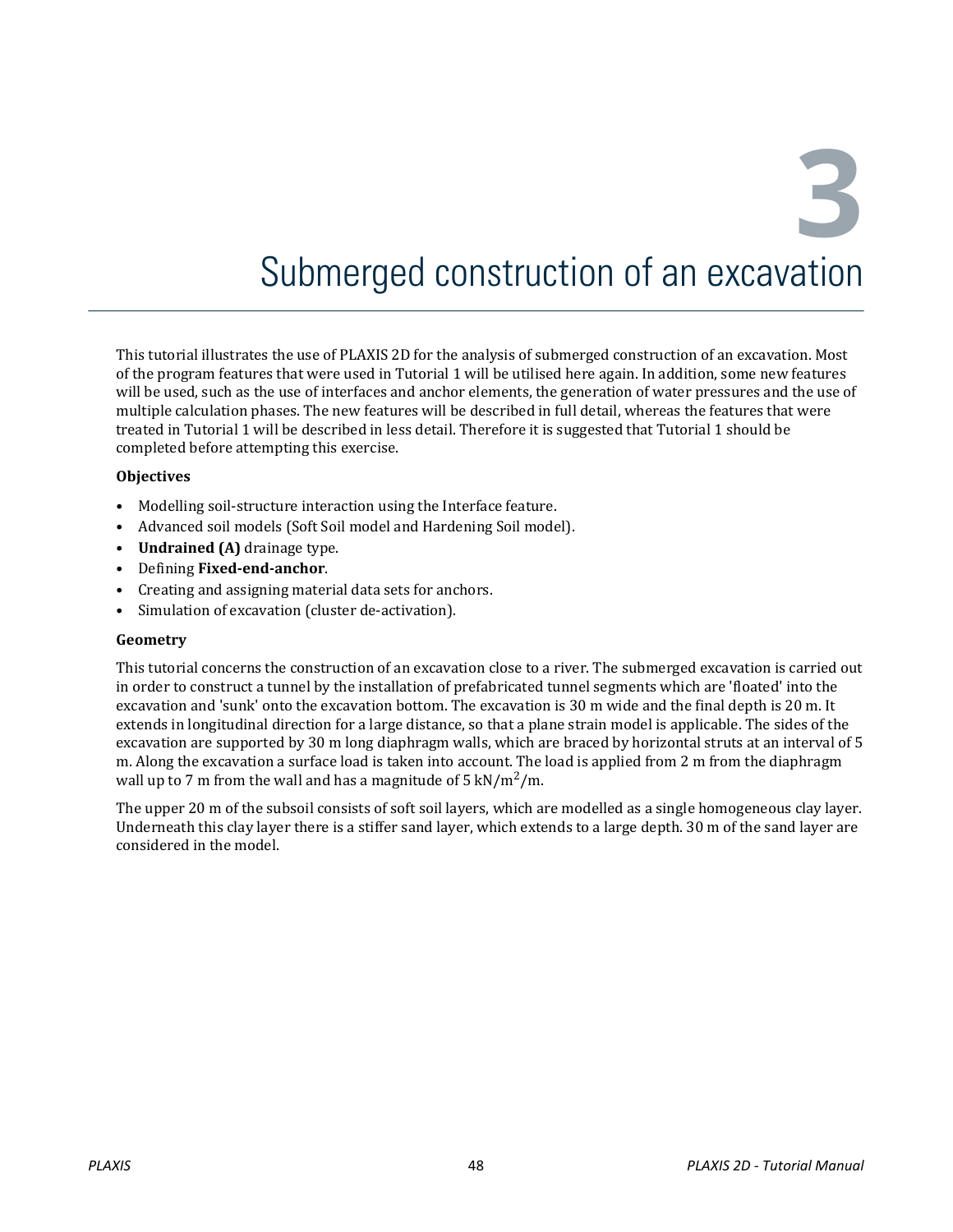Create new project



*Figure 31: Geometry model of the situation of a submerged excavation*

Since the geometry is symmetric, only one half (the left side) is considered in the analysis. The excavation process is simulated in three separate excavation stages. The diaphragm wall is modelled by means of a plate, such as used for the footing in the previous tutorial. The interaction between the wall and the soil is modelled at both sides by means of interfaces. The interfaces allow for the specification of a reduced wall friction compared to the friction in the soil. The strut is modelled as a spring element for which the normal stiffness is a required input parameter.

# 3.1 Create new project

- **1.** Start PLAXIS 2D by double clicking the icon of the Input program  $\mathbb{Z}$ .
- **2.** Click **Start a new project**.
- **3.** In the **Project** tabsheet of the **Project properties** window, enter an appropriate title.
- **4.** In the **Model** tabsheet keep the default options for **Model** (Plane strain}, and **Elements** (15-Node).
- **5.** Set the model **Contour** to  $x_{\text{min}} = 0$  m,  $x_{\text{max}} = 65$  m,  $y_{\text{min}} = -30$  m and  $y_{\text{max}} = 20$  m.
- **6.** Keep the default values for units and constants and click **OK**.

The project is created with the given properties. The **Project properties** window closes and the **Soil mode** view will be shown, where the soil stratigraphy can be defined.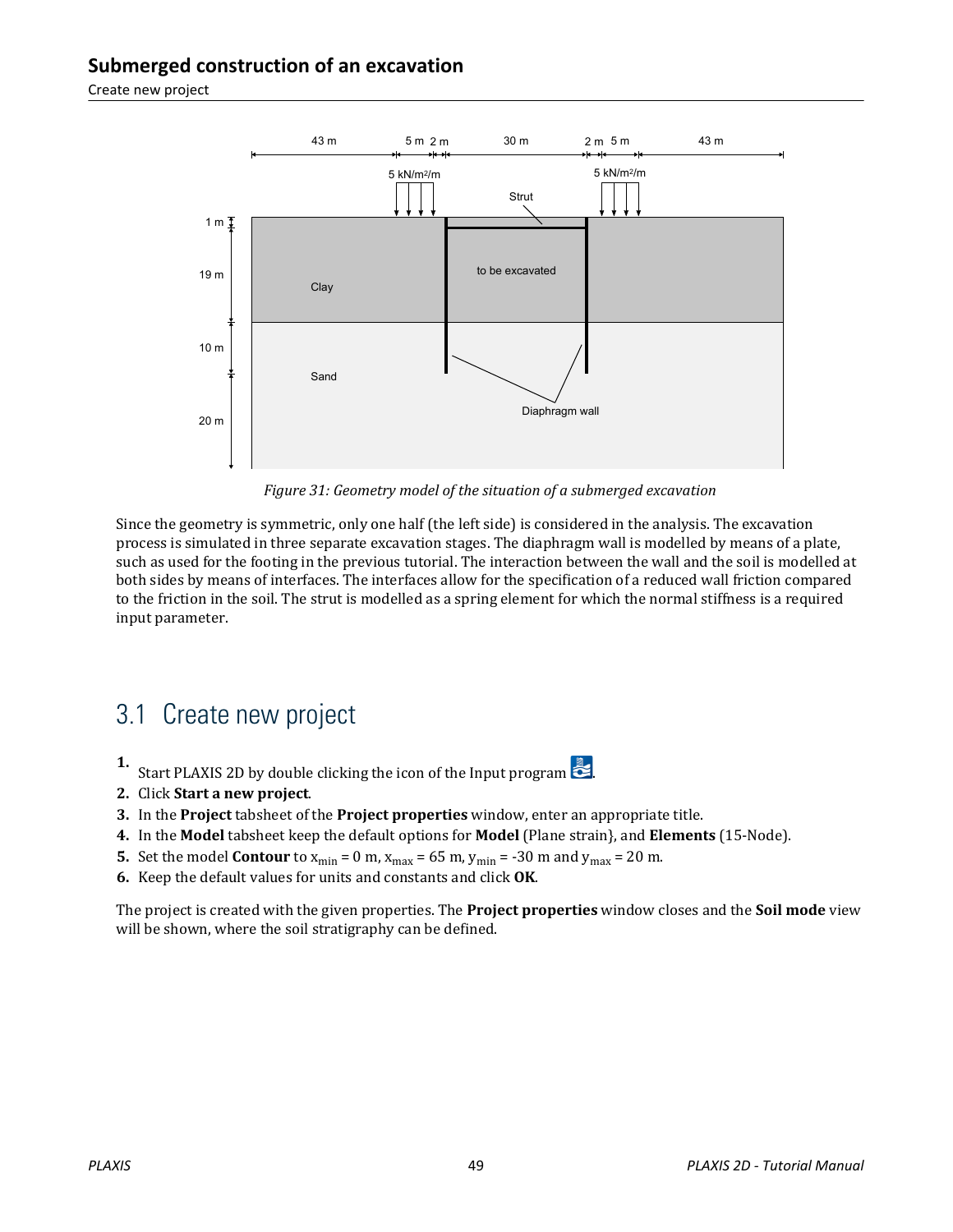# 3.2 Define the soil stratigraphy

To define the soil stratigraphy:

- **1.** Click the **Create borehole** button **a** and create a borehole at  $x = 0$ . The **Modify soil layers** window pops up.
- **2.** Add the top soil layer and specify its height by setting the top level to 20 m and the bottom level to 0 m.
- **3.** Add the bottom soil layer and specify its height by keeping the top level at 0 m and by setting the bottom level to -30 m.
- **4.** Set the **Head** in the borehole to 18 m.

Next the material data sets are defined and assigned to the soil layers, see Create and assign material data sets (on page 50).

# 3.3 Create and assign material data sets

Two data sets need to be created; one for the clay layer and one for the sand layer.

The layers have the following properties:

| <b>Parameter</b>                                      | <b>Name</b>             | Clay               | <b>Sand</b>        | <b>Unit</b>       |
|-------------------------------------------------------|-------------------------|--------------------|--------------------|-------------------|
| General                                               |                         |                    |                    |                   |
| Material model                                        | Model                   | Hardening Soil     | Hardening soil     |                   |
| Type of material behaviour                            | Type                    | Undrained (A)      | Drained            |                   |
| Soil unit weight above phreatic level                 | $Y$ unsat               | 16                 | 17                 | kN/m <sup>3</sup> |
| Soil unit weight below phreatic level                 | $\gamma_{\text{sat}}$   | 18                 | 20                 | kN/m <sup>3</sup> |
| <b>Parameters</b>                                     |                         |                    |                    |                   |
| Secant stiffness in standard drained<br>triaxial test | $E_{50}$ ref            | $4 \cdot 10^3$     | $40 \cdot 10^{3}$  | kN/m <sup>2</sup> |
| Tangent stiffness for primary<br>oedometer loading    | $E_{oed}^{ref}$         | $3.3 \cdot 10^{3}$ | $40 \cdot 10^{3}$  | kN/m <sup>2</sup> |
| Unloading / reloading stiffness                       | $E_{ur}$ <sup>ref</sup> | $12 \cdot 10^{3}$  | $120 \cdot 10^{3}$ | kN/m <sup>2</sup> |
| Power for stress-level dependency<br>of stiffness     | $\mathfrak{m}$          | 1.0                | 0.5                |                   |

#### **Table 4: Material properties of the sand and clay layer and the interfaces**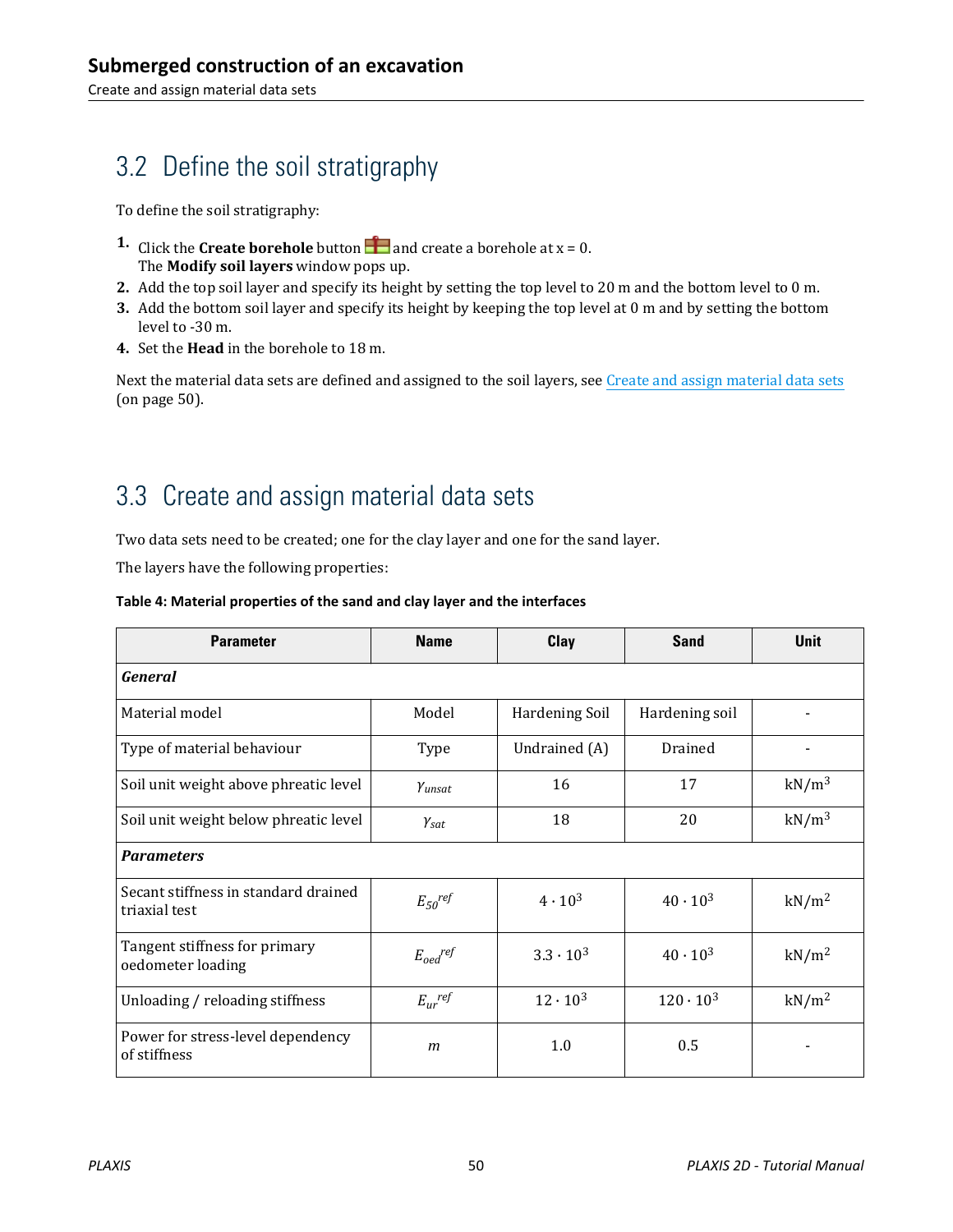Create and assign material data sets

| <b>Parameter</b>                      | <b>Name</b>        | Clay              | <b>Sand</b>      | <b>Unit</b>       |  |
|---------------------------------------|--------------------|-------------------|------------------|-------------------|--|
| Cohesion (constant)                   | $c_{\text{ref}}$ ' | $\mathbf{1}$      | $\boldsymbol{0}$ | kN/m <sup>2</sup> |  |
| Friction angle                        | $\varphi'$         | 25                | 32               | $\circ$           |  |
| Dilatancy angle                       | $\psi$             | $\boldsymbol{0}$  | $\overline{2}$   | $\circ$           |  |
| Poisson's ratio                       | $v_{ur}$ '         | 0.15              | 0.2              |                   |  |
| $K_0$ -value for normal consolidation | $K_0^{nc}$         | 0.5774            | 0.4701           |                   |  |
| <b>Groundwater</b>                    |                    |                   |                  |                   |  |
| Data set                              |                    | Standard          | Standard         |                   |  |
| Soil type                             |                    | Coarse            | Coarse           |                   |  |
| Use defaults                          |                    | None              | None             |                   |  |
| Permeability in horizontal direction  | $k_{x}$            | $1 \cdot 10^{-3}$ | $\mathbf{1}$     | m/day             |  |
| Permeability in vertical direction    | $k_y$              | $1 \cdot 10^{-3}$ | $\mathbf{1}$     | m/day             |  |
| Interfaces                            |                    |                   |                  |                   |  |
| Interface strength                    |                    | Manual            | Manual           | L.                |  |
| Strength reduction factor             | $R_{inter}$        | 0.5               | 0.67             |                   |  |
| <b>Initial</b>                        |                    |                   |                  |                   |  |
| $K_0$ determination                   | $\blacksquare$     | Automatic         | Automatic        | $\blacksquare$    |  |
| Over-consolidation ratio              | <b>OCR</b>         | $\mathbf{1}$      | $\mathbf{1}$     | $\blacksquare$    |  |
| Pre-overburden pressure               | POP                | 5                 | $\boldsymbol{0}$ | kN/m <sup>2</sup> |  |

To create the material sets, follow these steps:

**1.** Click the **Materials** button **in the Modify soil layers** window. The **Material sets** window pops up, where the **Soil and interfaces** option is selected by default as the **Set type**.

- **2.** Click the **New** button in the **Material sets** window to create a new data set.
- **3.** For the clay layer, enter Clay for the **Identification** and select Hardening Soil as the **Material model**. Set the **Drainage type** to Undrained (A).
- **4.** Enter the properties of the clay layer, as listed in Table 4 (on page 50), in the **General**, **Parameters** and **Flow parameters** tabsheets.
- **5.** Click the **Interfaces** tab. Select the **Manual** option in the **Strength** drop-down menu. Enter a value of 0.5 for the parameter R<sub>inter</sub>.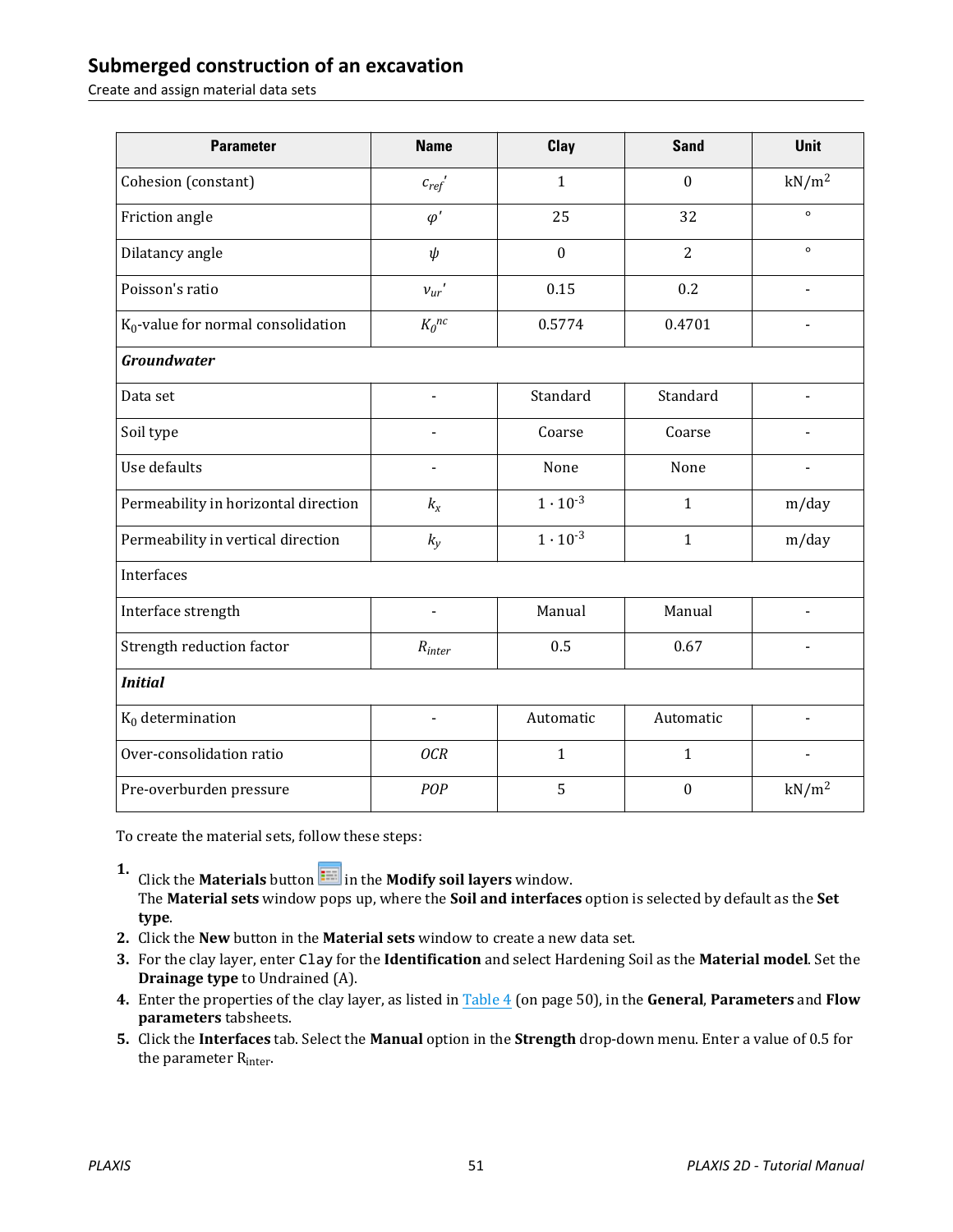Define the structural elements

This parameter relates the strength of the soil to the strength in the interfaces, according to the equations:  $tan(\varphi_{interface})$  =  $R_{inter}tan\ (\varphi_{soil})$  and  $c_{inter}$  =  $R_{inter}c_{soil}$  where:  $c_{soil}$  =  $c_{ref}$  , see <u>Table 4</u> (on page 50)

Hence, using the entered R<sub>inter</sub>-value gives a reduced interface friction (wall frictions) and interface cohesion (adhesion) compared to the friction angle and the cohesion in the adjacent soil.

- **6.** In the **Initial** tabsheet keep the default option for the  $K_0$  determination and the default value for the overconsolidation ratio (OCR). Set the pre-overburden pressure (POP) value to 5.0.
- **7.** For the sand layer, enter Sand for the **Identification** and again select Hardening soil as the **Material model**. The material type should be set to Drained.
- **8.** Enter the properties of the sand layer, as listed in Table 4 (on page 50), in the corresponding edit boxes of the **General** and **Parameters** tabsheet.
- **9.** Click the **Interfaces** tab. In the **Strength** box, select the **Manual** option. Enter a value of 0.67 for the parameter R<sub>inter</sub>. Close the data set.
- **10.** Assign the material datasets to the corresponding soil layers.
	- When the **Rigid** option is selected in the **Strength** drop-down, the interface has the same strength properties as the soil ( $R<sub>inter</sub> = 1.0$ ).
	- Note that a value of  $R_{inter} < 1.0$ , reduces the strength as well as the stiffness of the interface (for more info see the corresponding section in the Reference Manual.
	- Instead of accepting the default data sets of interfaces, data sets can directly be assigned to interfaces by selecting the proper data set in the **Material mode** drop-down menu in the **Object explorers**.

# 3.4 Define the structural elements

The creation of diaphragm walls, strut, surface load and excavation levels is described below.

**1.** Click the **Structures** tab to proceed with the input of structural elements in the **Structures** mode.

## 3.4.1 To define the diaphragm wall:

A diaphragm wall with the following material properties has to be defined:

| Table 5: Material properties of the diaphragm wall (plate) |  |
|------------------------------------------------------------|--|
|------------------------------------------------------------|--|

| <b>Parameter</b>         | <b>Name</b> | <b>Value</b>       | Unit      |
|--------------------------|-------------|--------------------|-----------|
| Material type            | -           | Elastic            | $\,$      |
| Isotropic                | $\,$        | Yes                | ٠         |
| Axial stiffness          | $EA_1$      | $7.5 \cdot 10^{6}$ | kN/m      |
| <b>Bending stiffness</b> | ΕI          | $1.0 \cdot 10^{6}$ | $kNm^2/m$ |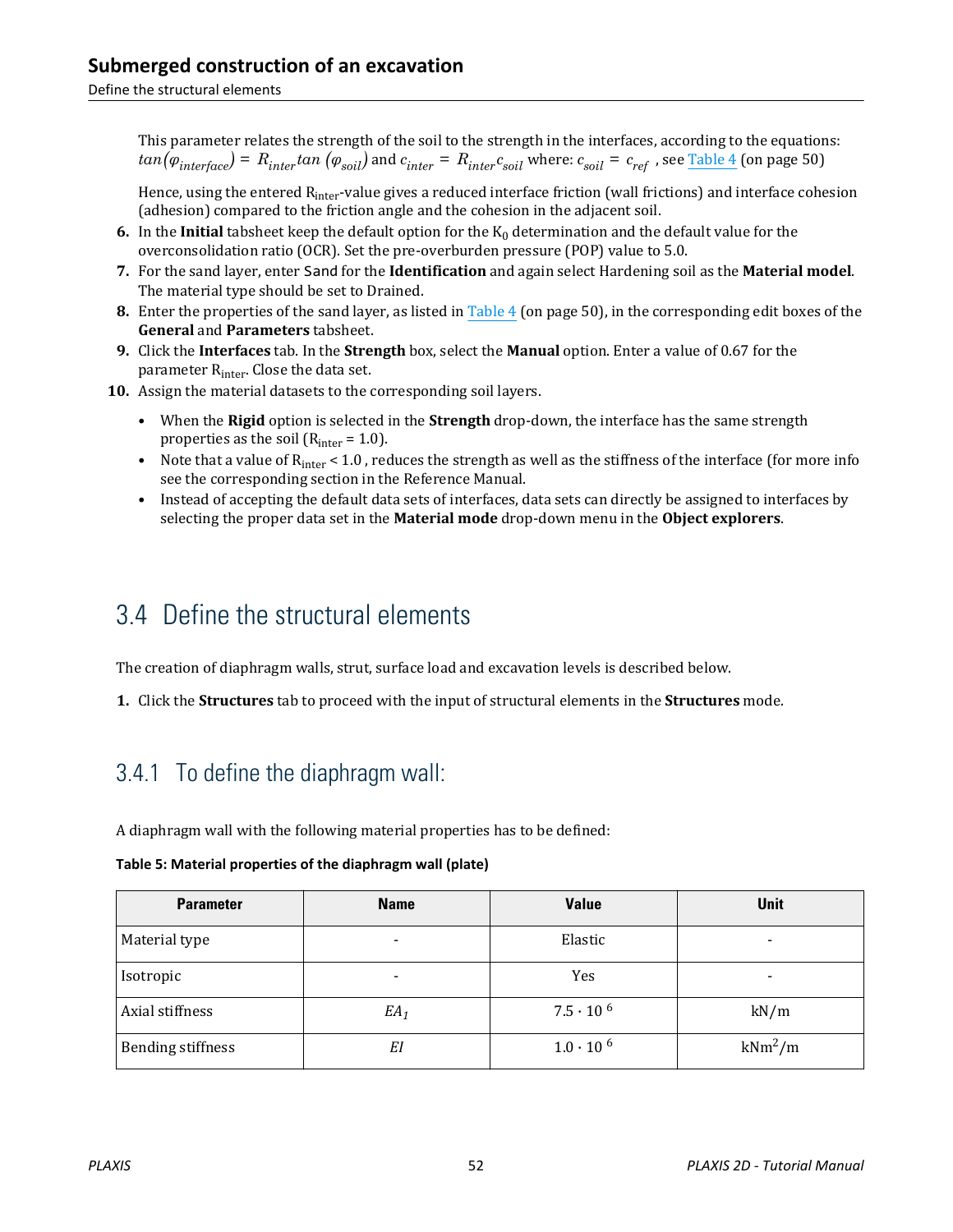Define the structural elements

| <b>Parameter</b> | <b>Name</b> | <b>Value</b>   | <b>Unit</b> |
|------------------|-------------|----------------|-------------|
| Weight           | w           | 10             | kN/m/m      |
| Poisson's ratio  | ν           | 0.0            | $\,$        |
| Prevent punching | -           | N <sub>0</sub> | $\,$        |

- **1.** Click the **Create structure** button in the side toolbar.
- **2.** In the expanded menu select the **Create plate**.



- **3.** In the drawing area move the cursor to position (50 20) at the upper horizontal line and click. Move 30 m down (50 -10) and click. Click the right mouse button to finish the drawing.
- **4.** Click the **Show materials** button in the side toolbar. Set the **Set type** parameter in the **Material sets** window to **Plates** and click the **New** button. Enter Diaphragm wall as an **Identification** of the data set and enter the properties as given in Table 5 (on page 52).
- **5.** Click **OK** to close the data set.
- **6.** Drag the **Diaphragm wall** data set to the wall in the geometry and drop it as soon as the cursor indicates that dropping is possible.
- **7.** Click **OK** to close the **Material sets** window.

**Note:** In general, only one point can exist at a certain coordinate and only one line can exist between two points. Coinciding points or lines will automatically be reduced to single points or lines. More information is available in the Reference Manual

### 3.4.2 To define the interfaces:

**1.** Right-click the plate representing the diaphragm wall.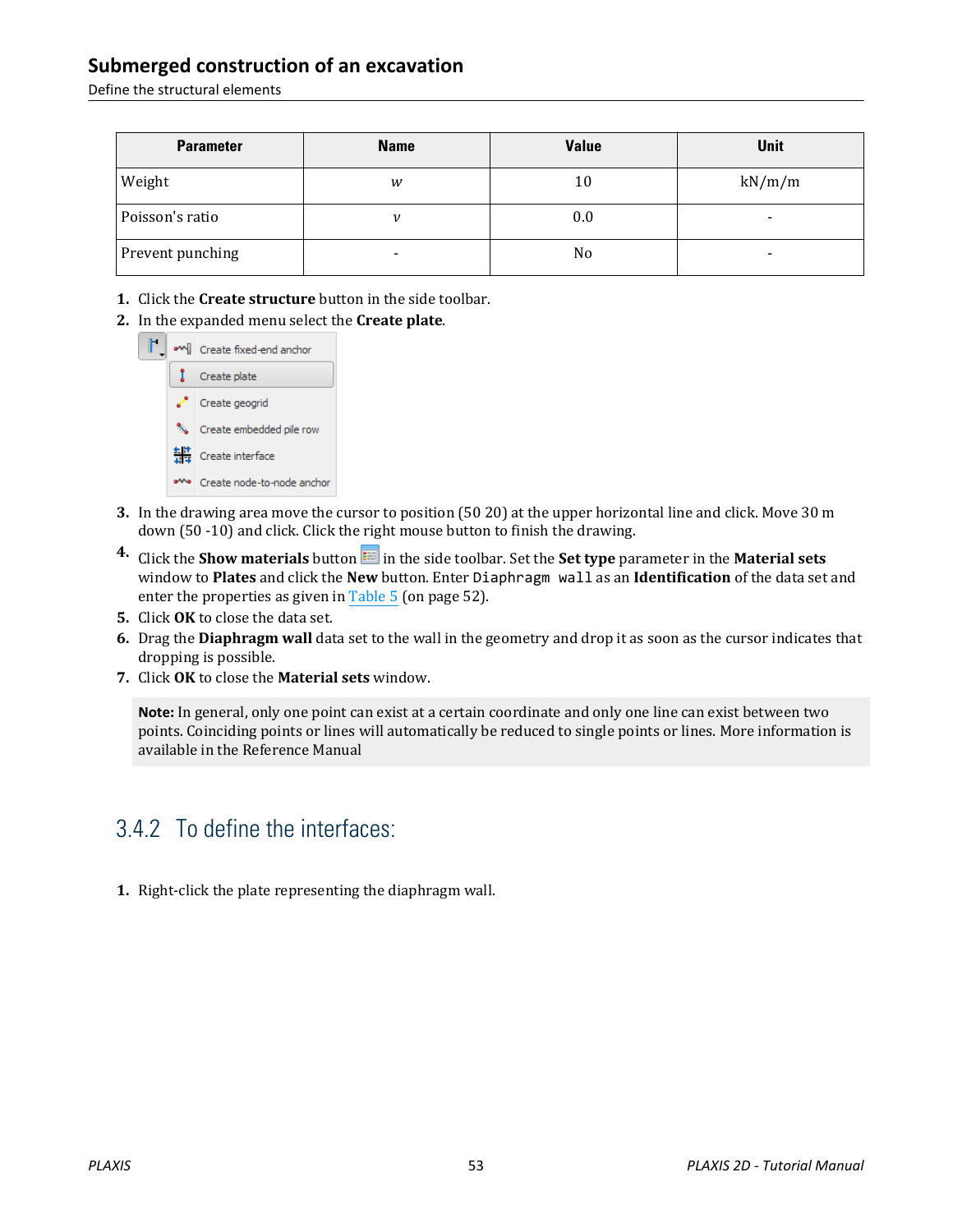Define the structural elements



*Figure 32: Positive interface assignment to existing geometry*

#### **2.** Select **Create** > **Positive interface**.

**3.** In the same way assign a negative interface as well.

#### **Note:**

- In order to identify interfaces at either side of a geometry line, a positive sign  $(\theta)$  or negative sign  $(\theta)$ is added. This sign has no physical relevance or influence on the results.
- A **Virtual thickness factor** can be defined for interfaces. This is a purely numerical value, which can be used to optimise the numerical performance of the interface. To define it, select the interface in the drawing area and specify the value to the **Virtual thickness factor** parameter in the **Selection explorer**. Non-experienced users are advised not to change the default value. For more information about interface properties see the Reference Manual *- Chapter 5 - Advanced Geometric Modelling options.*

### 3.4.3 To define the excavation levels:

- **1.** Click the **Create line** button in the side toolbar.
- **2.** To define the first excavation stage move the cursor to position (50 18) at the wall and click. Move the cursor 15 m to the right (65 18) and click again. Click the right mouse button to finish drawing the first excavation stage.
- **3.** To define the second excavation stage move the cursor to position (50 10) and click. Move to (65 10) and click again. Click the right mouse button to finish drawing the second excavation stage.
- **4.** The third excavation stage is automatically defined as it corresponds to the boundary between the soil layers  $(y = 0)$ .

### 3.4.4 To define the strut: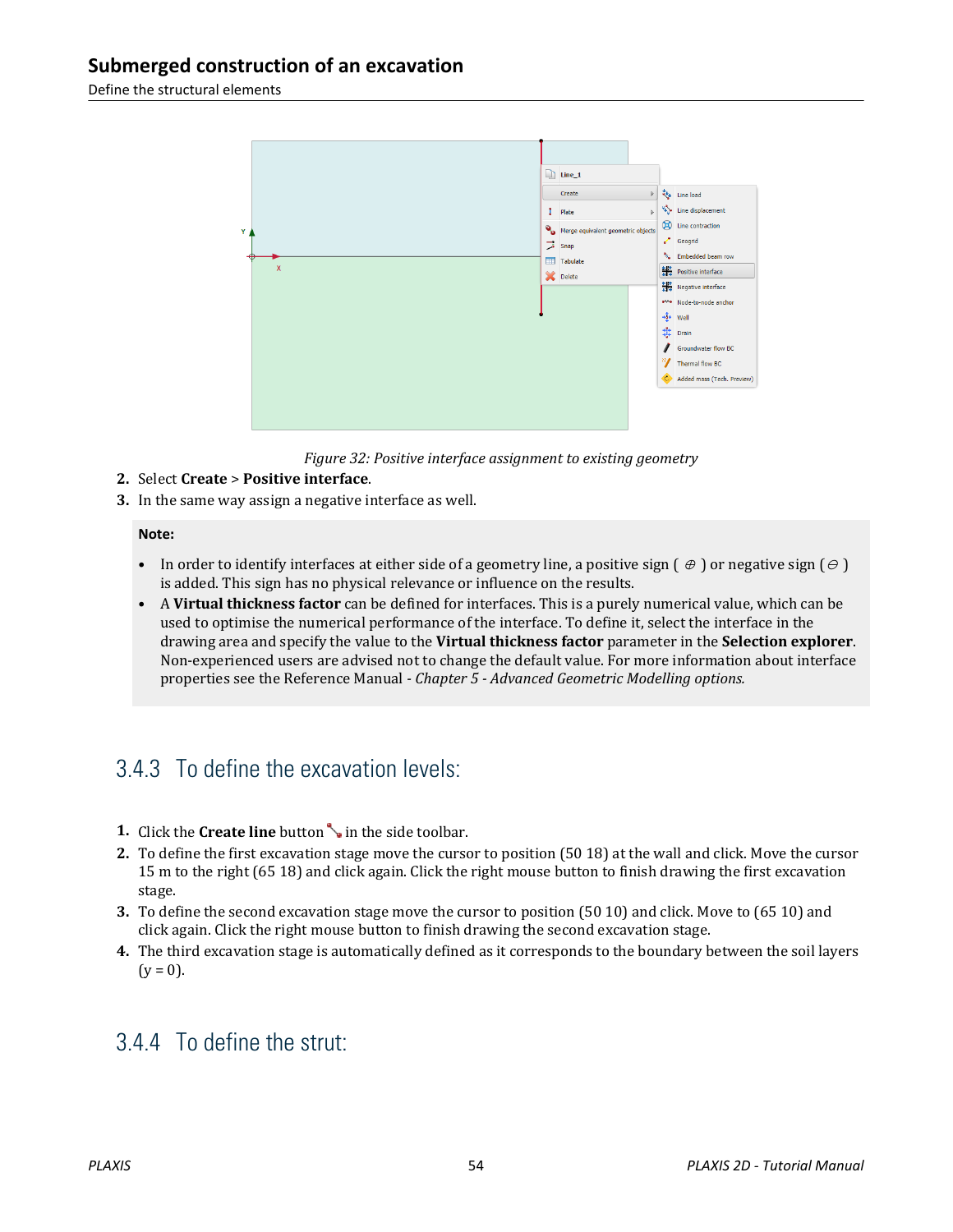Define the structural elements

You will define a strut with the following material properties:

#### **Table 6: Material properties of the strut (anchor)**

| <b>Parameter</b>     | <b>Name</b> | <b>Strut</b>     | Unit |
|----------------------|-------------|------------------|------|
| Material type        |             | Elastic          | -    |
| Axial stiffness      | EΑ          | $2 \cdot 10^{6}$ | kN   |
| Out-of-plane spacing | -spacing    |                  | m    |

- **1.** Click the **Create structure** button in the side toolbar and select the **Create fixed-end anchor** in the expanded menu.
- **2.** Move the cursor to (50 19) and click the left mouse button. A fixed-end anchor is is added, being represented by a rotated T with a fixed size.
- **3.** Click the **Show materials** button **in the side toolbar.** Set the **Set type** parameter in the **Material sets** window to **Anchor** and click the **New** button. Enter Strut as an **Identification** of the data set and enter the properties as given in Table 6 (on page 55). Click **OK** to close the data set.
- **4.** Click **OK** to close the **Material sets**.
- **5.** Make sure that the fixed-end anchor is selected in the drawing area.
- **6.** In the **Selection explorer** assign the material data set to the strut by selecting the corresponding option in the **Material** drop-down menu.

The anchor is oriented in the model according to the Direction<sub>x</sub> and Direction<sub>y</sub> parameters in the **Selection explorer**. The default orientation is valid in this tutorial.



*Figure 33: Parameters for fixed-end anchors in the Selection explorer*

**7.** Enter an **Equivalent length** of 15 m corresponding to half the width of the excavation.

**Note:** The **Equivalent length** is the real distance between the connection point and the fixed end point. For an excavation problem that is typically half the width of the excavation as the axis of symmetry in the middle of the excavation is considered fixed.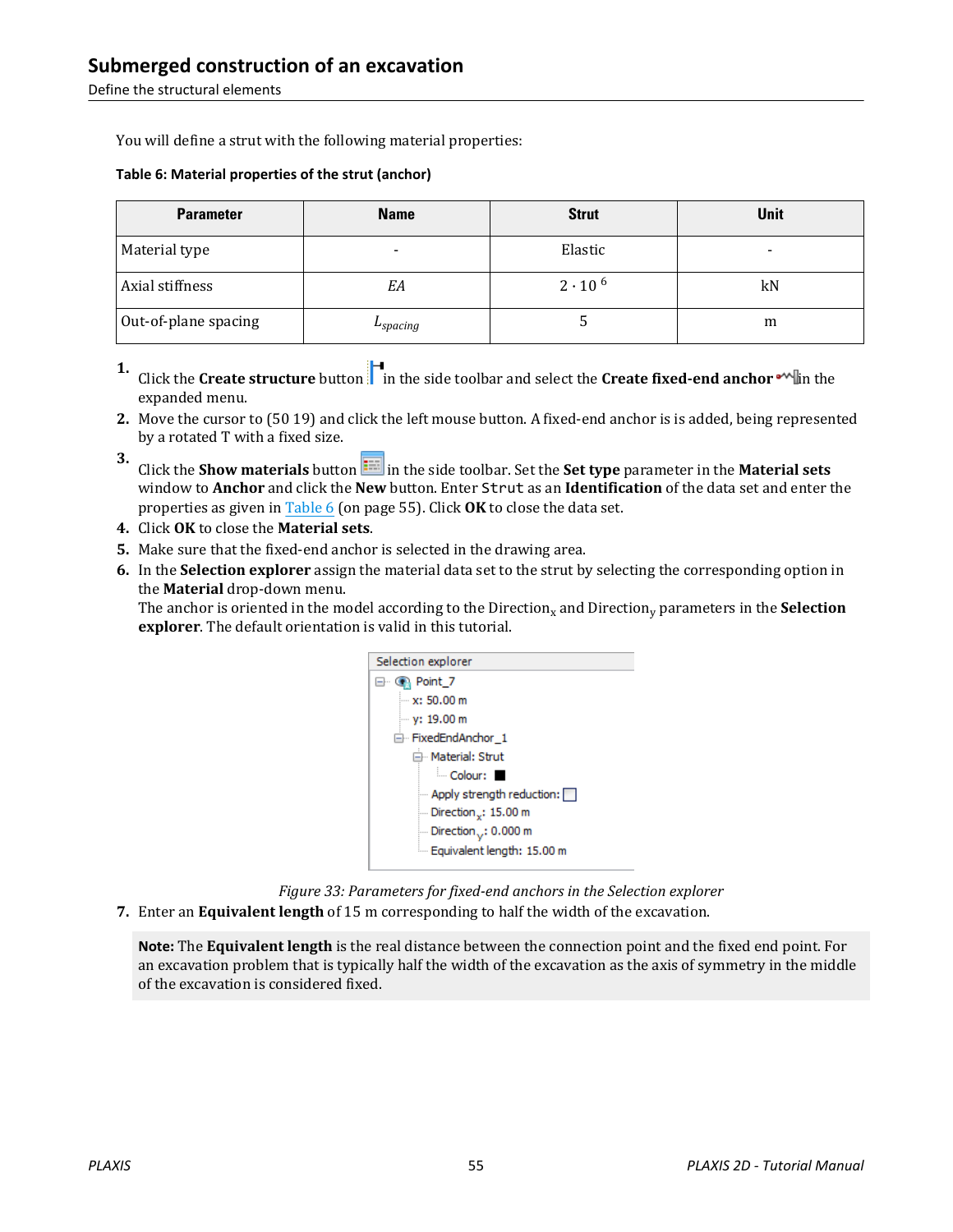## 3.4.5 To define the distributed load:

- **1.** Click the **Create load** button **in the side toolbar**
- **2.** Select the **Create line load** option in the expanded menu to define a distributed load.
- **3.** Move the cursor to (43 20) and click move the cursor 5m to the right to (48 20) and click again. Right-click to finish the drawing.
- **4.** In the **Selection explorer** assign a value of  $-5$  kN/m/m to the y-component of the load ( $q_{y, start, ref}$ ).



*Figure 34: Components of the distributed load in the Selection explorer*

# 3.5 Generate the mesh

In order to generate the mesh, follow these steps:

- **1.** Proceed to the **Mesh** mode.
- **2.** Click the **Generate mesh** button  $\mathbb{Z}$  in the side toolbar. For the **Element distribution** parameter, use the option **Medium** (default).
- **3.** Click the **View mesh** button **R** to view the mesh.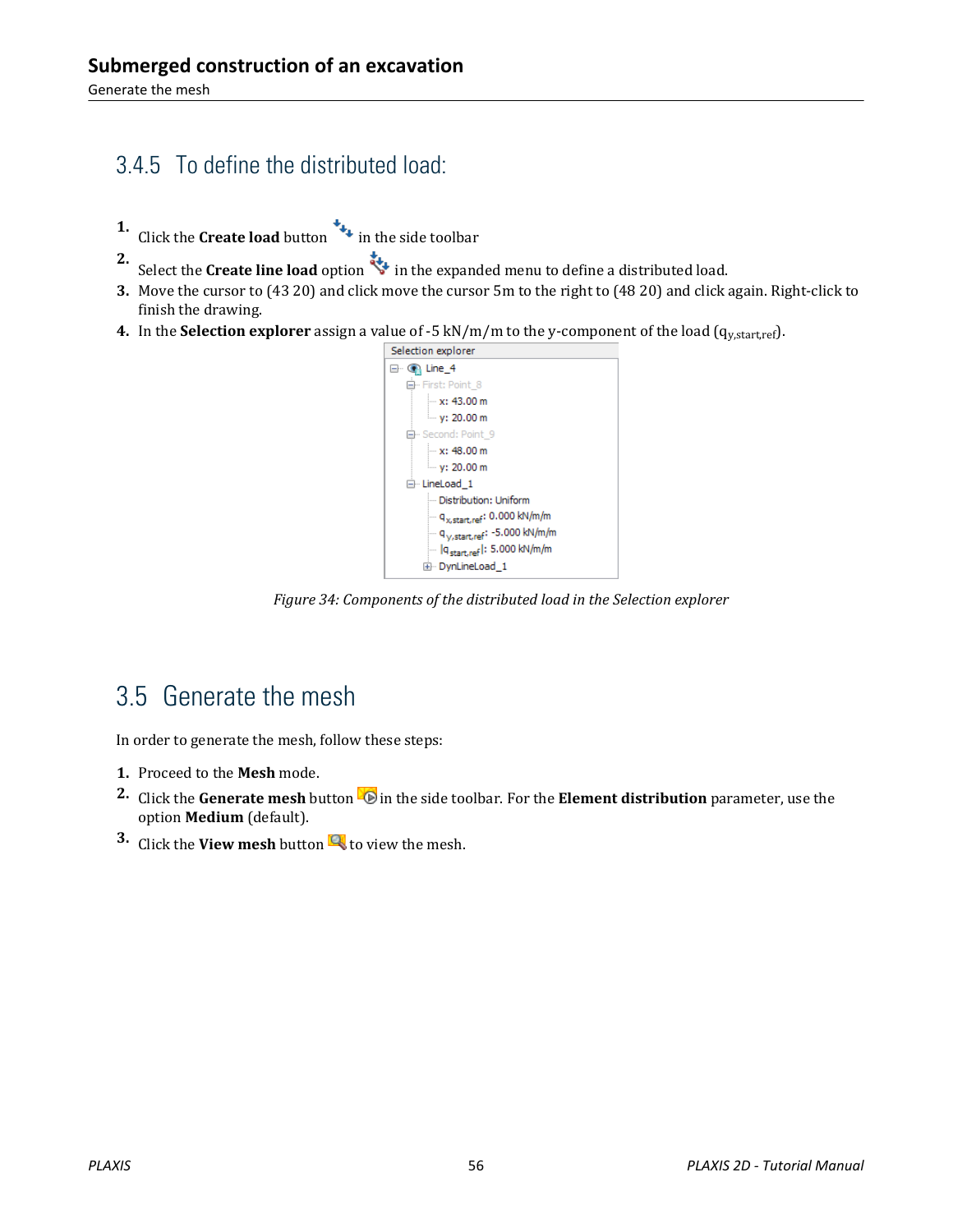Define and perform the calculation



*Figure 35: The generated mesh*

**4.** Click the **Close** tab to close the Output program.

# 3.6 Define and perform the calculation

In practice, the construction of an excavation is a process that can consist of several phases. First, the wall is installed to the desired depth. Then some excavation is carried out to create space to install an anchor or a strut. Then the soil is gradually removed to the final depth of the excavation. Special measures are usually taken to keep the water out of the excavation. Props may also be provided to support the retaining wall.

In PLAXIS 2D, these processes can be simulated with the **Staged construction** loading type available in the **General** subtree of the **Phases** window. It enables the activation or deactivation of weight, stiffness and strength of selected components of the finite element model. Note that modifications in the **Staged construction** mode of the program are possible only for this type of loading. The current tutorial explains the use of this powerful calculation option for the simulation of excavations.

### 3.6.1 Initial phase

- **1.** Click the **Staged construction** tab to proceed with the definition of calculation phases. The initial phase has already been created.
- **2.** Keep its calculation type as **K0 procedure**. Make sure all the soil volumes are active and all the structural elements and load are inactive.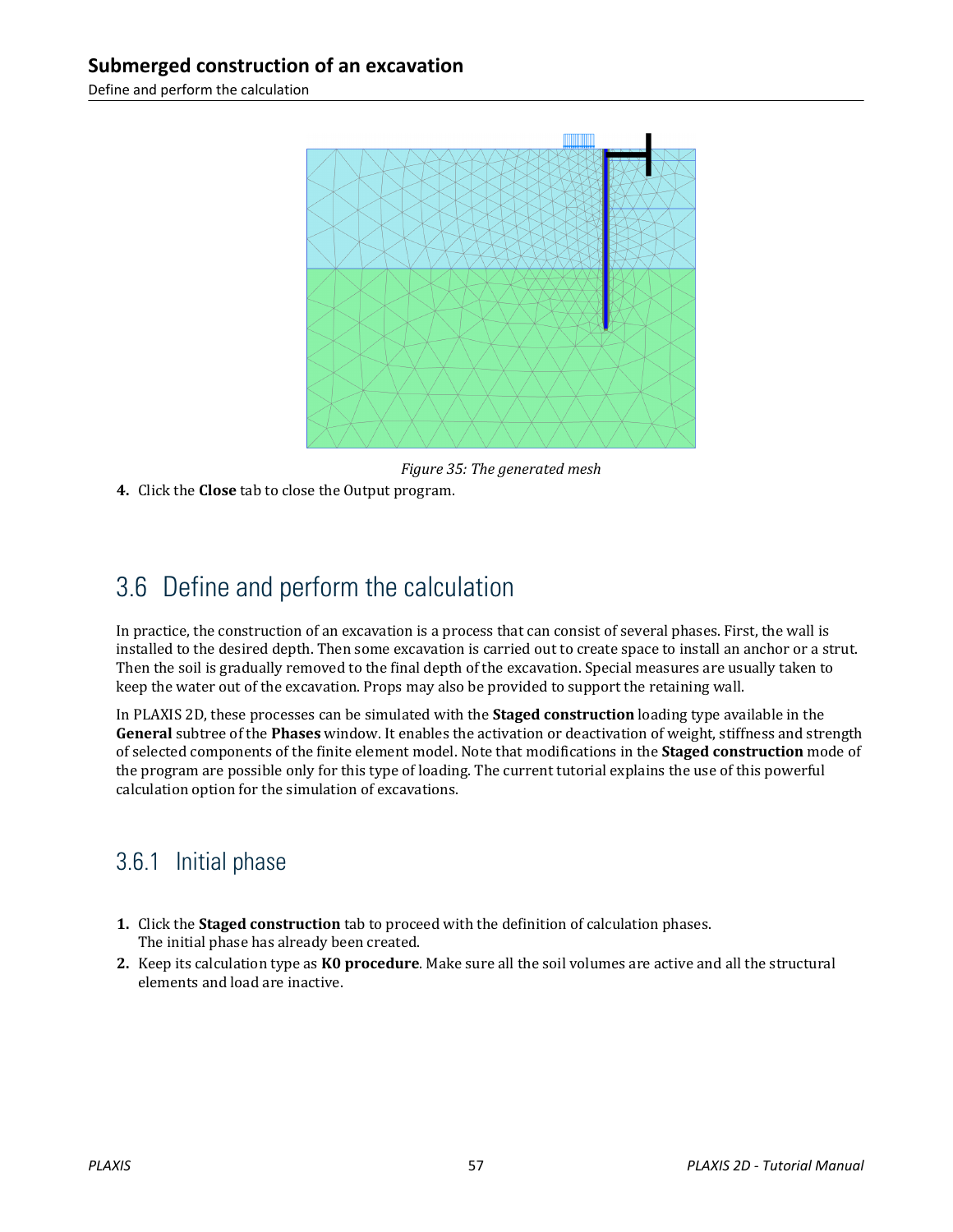### 3.6.2 Phase 1: External load

- **1.** In the **Phases explorer** click the **Add phase** button **the creater a new phase.** The default settings are valid for this phase. In the model the full geometry is active except for the wall, interfaces, strut and load.
- **2.** Click the **Select multiple objects** button in the side toolbar. In the appearing menu select **Select line** > **Select plates**.

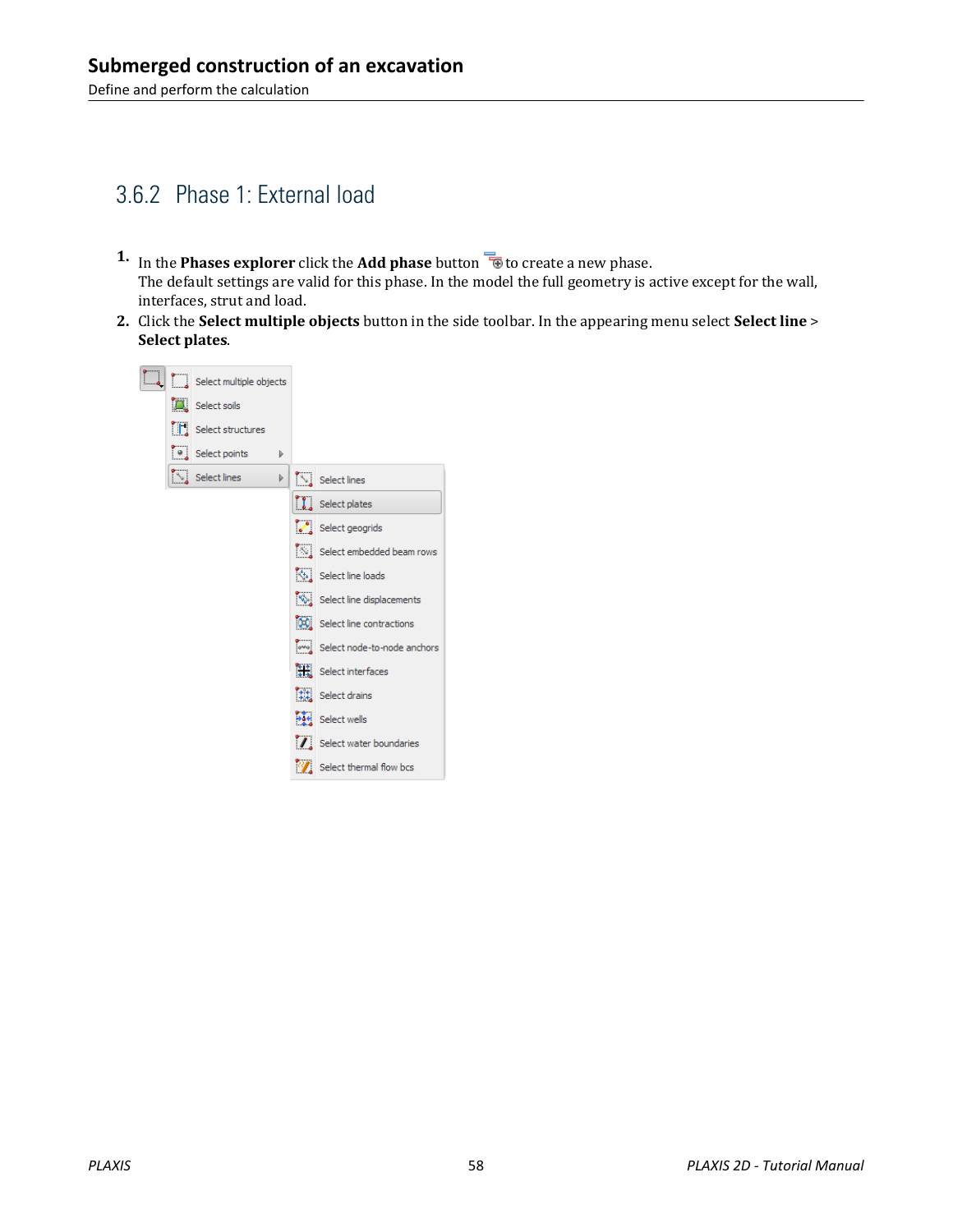Define and perform the calculation

**3.** In the drawing area define a rectangle that includes all the plate elements.



- **4.** Right-click the wall in the drawing area and select the **Activate option** from the context menu. When the wall is unselected it can be seen that wall is now visible in the color that is specified in the material dataset.
- **5.** Right-click the distributed load to activate it and select the **Activate option** from the appearing menu. The load has been defined in the **Structures** mode as -5 kN/m/m. The value can be checked in the **Selection explorer**.
- **6.** Make sure all the interfaces in the model are active.

**Note:** The selection of an interface is done by right-clicking the corresponding geometry line and subsequently selecting the corresponding interface (positive or negative) from the context menu.

### 3.6.3 Phase 2: First excavation stage

**1.** Click the **Add phase** button  $\overline{\bullet}$  in the **Phases explorer**.

A new calculation phase appears in the **Phases explorer**. Note that the program automatically presumes that the current phase should start from the previous one and that the same objects are active.

**Note:** To copy the settings of the parent phase, select the phase in the **Phases** explorer and then click the **Add phase** button. Note that the settings of the parent phase are not copied when it is specified by selecting it in the **Start from phase** drop-down menu in the **Phases** window.

- **2.** The default settings are valid for this phase. In the **Staged construction** mode all the structure elements except the fixed-end anchor are active.
- **3.** In the drawing area right-click the top right cluster and select the **Deactivate** option in the appearing menu.

The model for the first excavation phase looks like this: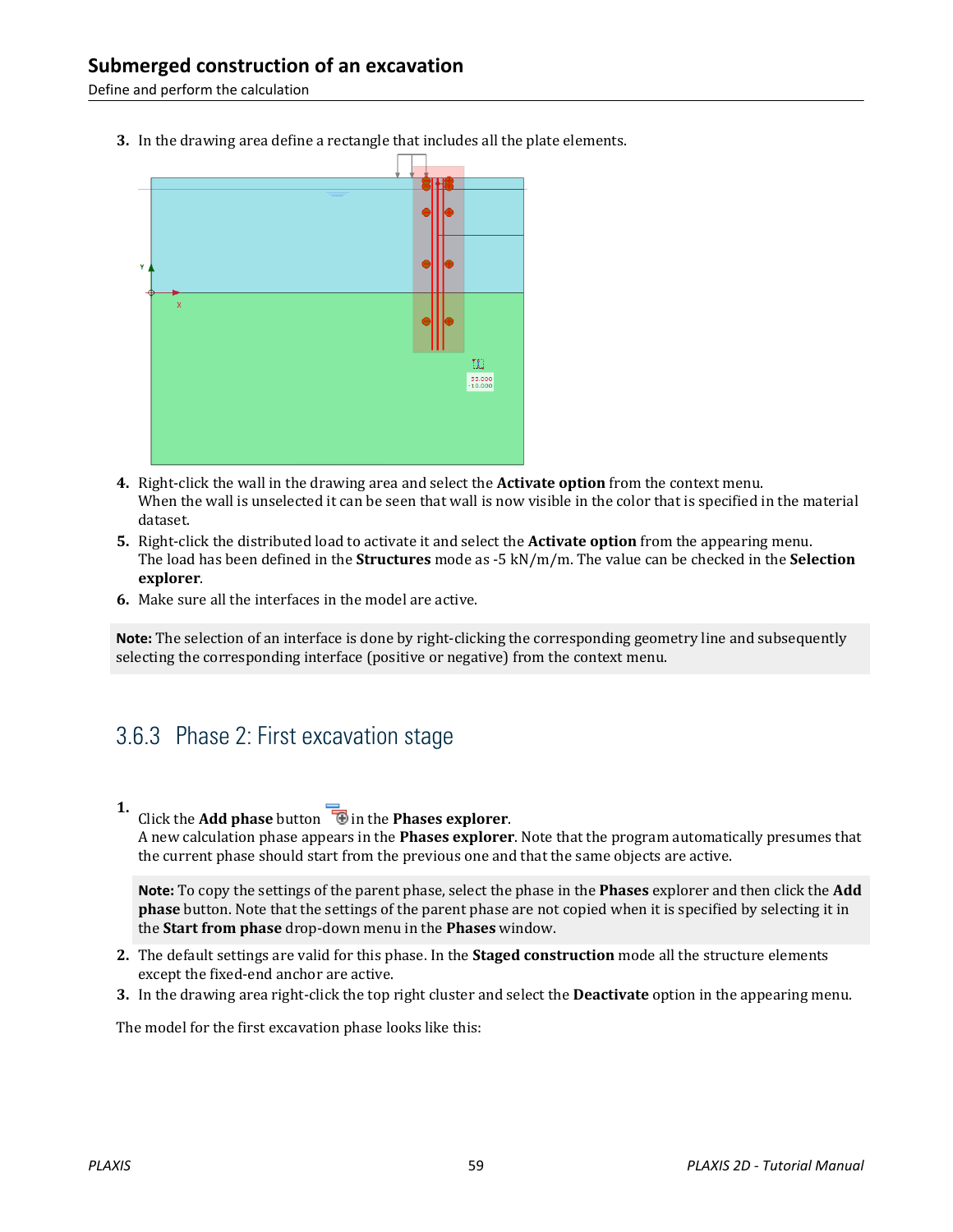Define and perform the calculation



*Figure 36: Model view for the first excavation phase*

### 3.6.4 Phase 3: Installation of a strut

- **1.** Click the **Add phase** button **in** in the **Phases explorer**.
- **2.** Activate the strut. The strut turns black to indicate it is active.

## 3.6.5 Phase 4: Second (submerged) excavation stage

- **1.** Click the **Add phase** button **the add a new phase.**
- **2.** Deactivate the second cluster from the top on the right side of the mesh. It should be the topmost active cluster.

**Note:** Note that in PLAXIS 2D the pore pressures are not automatically deactivated when deactivating a soil cluster. Hence, in this case, the water remains in the excavated area and a submerged excavation is simulated.

The result is this model: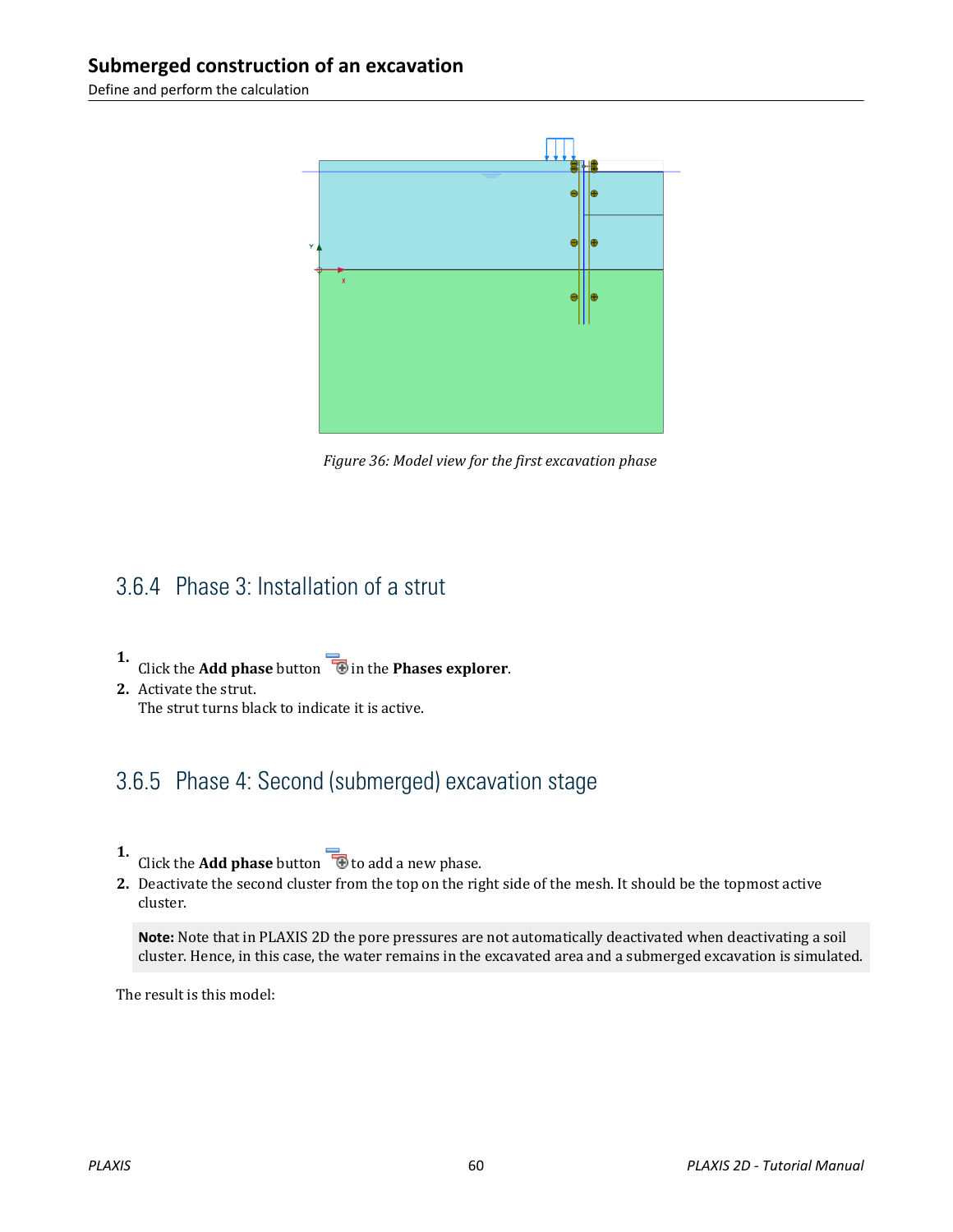Define and perform the calculation



*Figure 37: Model view for the second excavation phase*

## 3.6.6 Phase 5: Third excavation stage

In the final calculation stage the excavation of the last clay layer inside the pit is simulated.

- **1.** Click the **Add phase** button **the add a new phase.**
- **2.** Deactivate the third cluster from the top on the right hand side of the mesh. The model for the phase looks like this:



*Figure 38: Model view for the third excavation phase*

The calculation definition is now complete.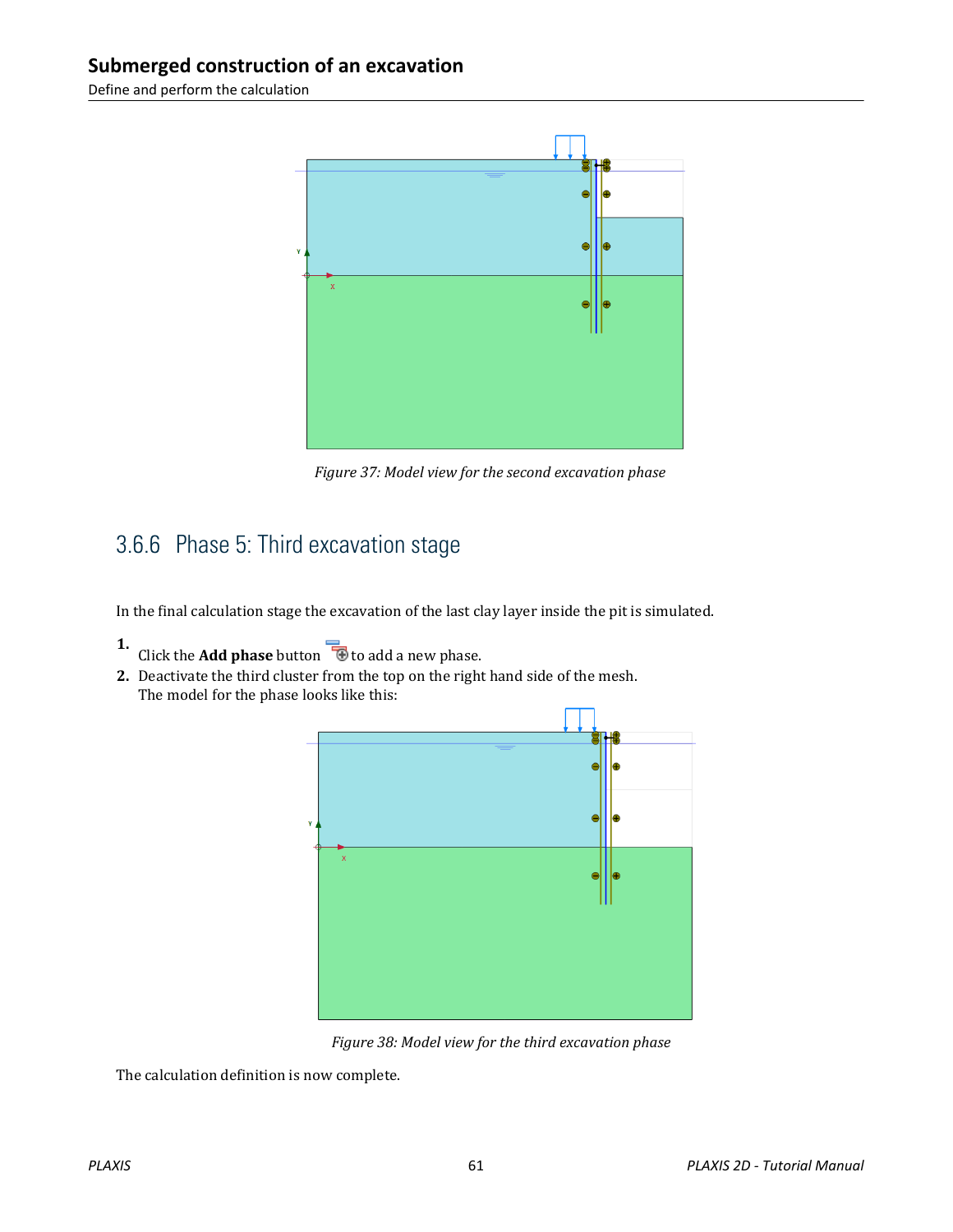### 3.6.7 Execute the calculation

Before starting the calculation it is suggested that you select nodes or stress points for a later generation of loaddisplacement curves or stress and strain diagrams. To do this, follow the steps given below.

- **1.** Click the **Select points for curves** button  $\triangledown$  in the side toolbar. The connectivity plot is displayed in the Output program and the **Select points** window is activated.
- **2.** Select some nodes on the wall at points where large deflections can be expected (e.g. 50 10). The nodes located near that specific location are listed. Select the convenient one by checking the box in front of it in the list.
- **3.** Click on the **Update** tab at the top left to save the selected points, close the Output program and go back to the **Input** program.
- **4.** Click the **Calculate** button  $\begin{bmatrix} \mathbf{I} \cdot \mathbf{v} \\ \mathbf{v} \end{bmatrix}$  to calculate the project.

During a **Staged construction** calculation phase, a multiplier called ΣMstage is increased from 0.0 to 1.0. This parameter is displayed in the calculation info window. As soon as ΣMstage has reached the value 1.0, the construction stage is completed and the calculation phase is finished. If a **Staged construction** calculation finishes while ΣMstage is smaller than 1.0, the program will give a warning message. The most likely reason for not finishing a construction stage is that a failure mechanism has occurred, but there can be other causes as well. See the Reference Manual PLAXIS 2D for more information about **Staged construction**.

# 3.7 View the calculation results

In addition to the displacements and the stresses in the soil, the Output program can be used to view the forces in structural objects. To examine the results of this project, follow these steps:

#### 3.7.1 Displacements and stresses

To view displacements and stresses, follow these steps:

- **1.** Click the final calculation phase in the **Calculations** window.
- **2.** Click the **View calculation results** button **b** on the toolbar. As a result, the Output program is started, showing the deformed mesh (scaled up) at the end of the selected calculation phase, with an indication of the maximum displacement: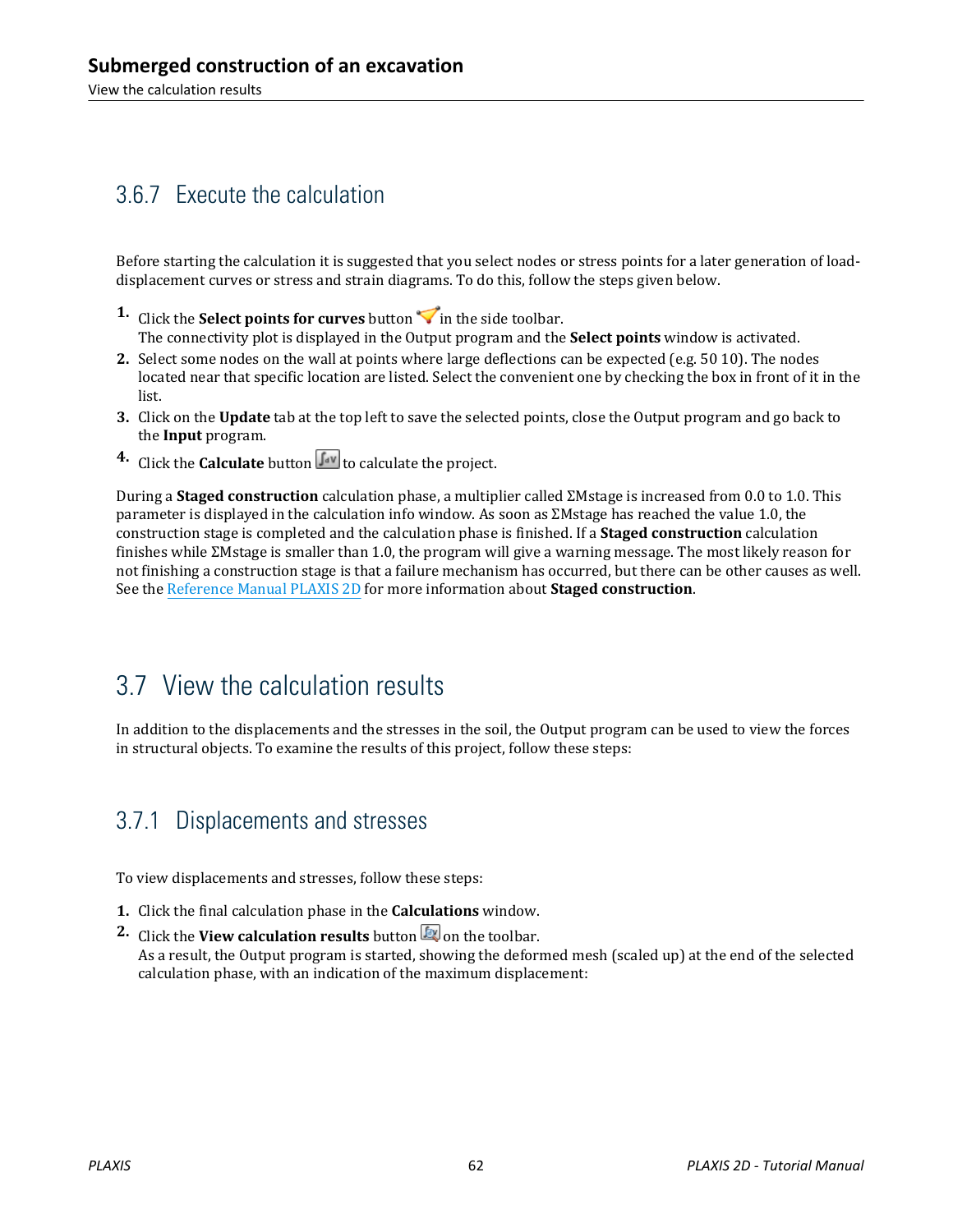View the calculation results



*Figure 39: Deformed mesh after the third excavation stage*

#### **Note:**

In the Output program, the display of the loads, fixities and prescribed displacements applied in the model can be toggled on/off by clicking the corresponding options in the **Geometry** menu.

- **3.** Select the menu **Deformations** > **Incremental displacements** > **|Δu|**. The plot shows colour shadings of the displacement increments, which indicates the forming of a mechanism of soil movement behind the wall.
- **4.** Click the **Arrows** button  $\overrightarrow{+}$  in the toolbar. The plot shows the displacement increments of all nodes as arrows. The length of the arrows indicates the relative magnitude.
- **5.** Select the menu **Stresses** > **Principal effective stresses** > **Effective principal stresses**. The plot shows the effective principal stresses at the three middle stress points of each soil element with an indication of their direction and their relative magnitude. Note that the **Center principal stresses** button is selected in the toolbar. The orientation of the principal stresses indicates a large passive zone under the bottom of the excavation and a small passive zone behind the strut.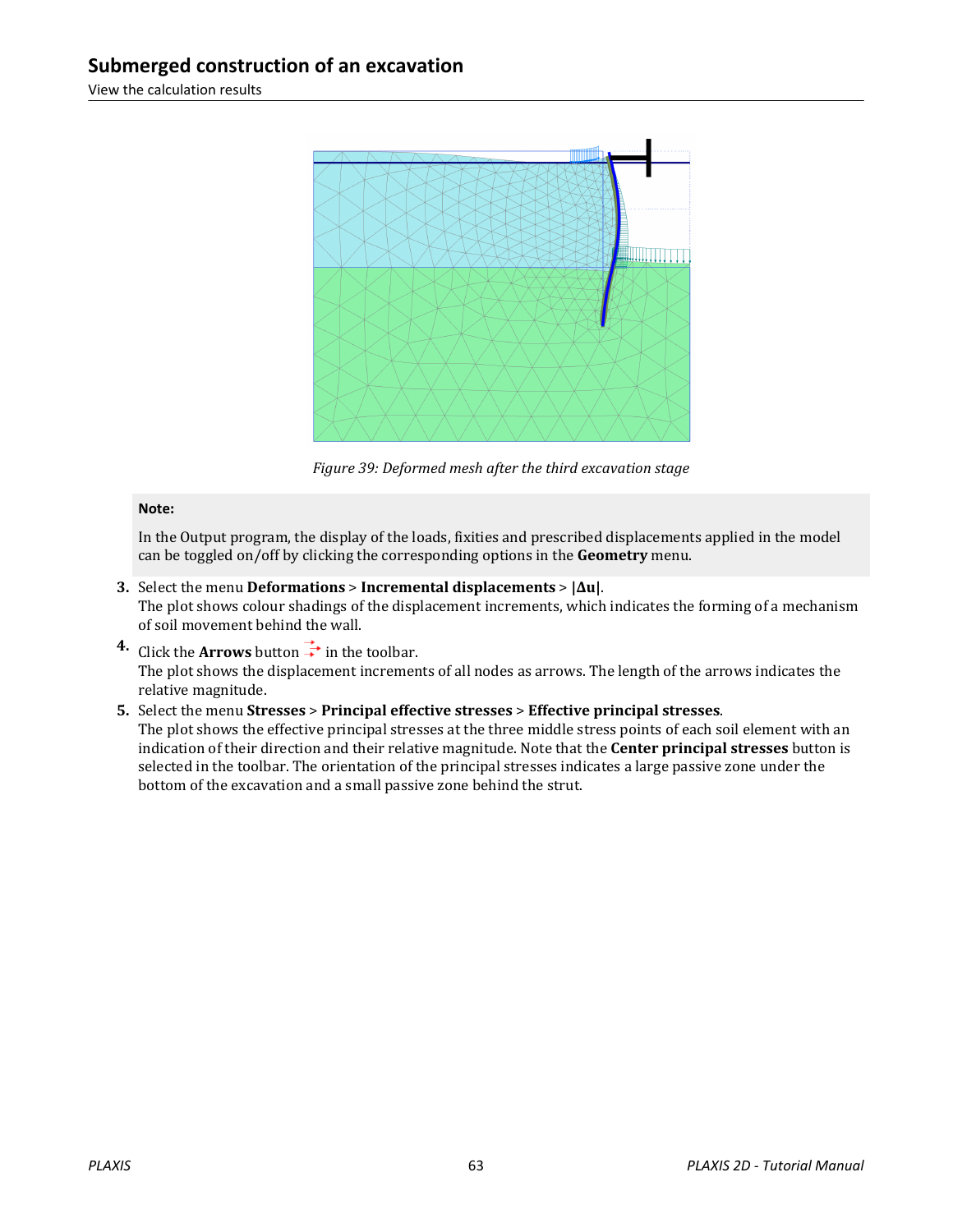View the calculation results



*Figure 40: Principal stresses after excavation*

## 3.7.2 Shear forces and bending moments

To plot the shear forces and bending moments in the wall follow the steps given below.

**1.** Double-click the wall.

A new window is opened showing the axial force.

**2.** Select the menu **Forces** > **bending moment M**. The bending moment in the wall is displayed with an indication of the maximum moment:



*Figure 41: Bending moments in the wall*

**3.** Select **Shear forces Q** from the **Forces** menu.

The plot now shows the shear forces in the wall.